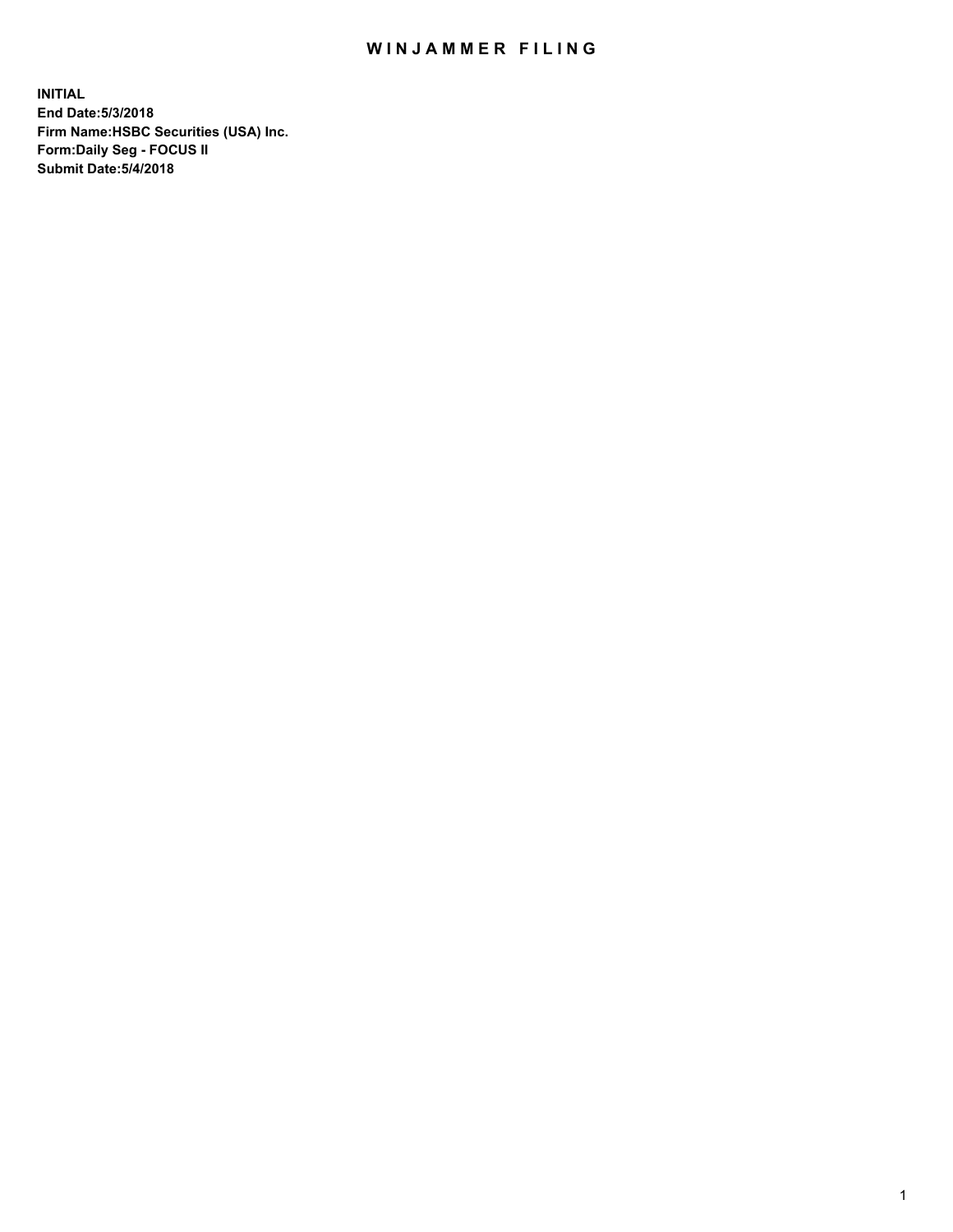## **INITIAL End Date:5/3/2018 Firm Name:HSBC Securities (USA) Inc. Form:Daily Seg - FOCUS II Submit Date:5/4/2018 Daily Segregation - Cover Page**

| Name of Company<br><b>Contact Name</b><br><b>Contact Phone Number</b><br><b>Contact Email Address</b>                                                                                                                                                                                                                          | <b>HSBC Securities (USA) Inc.</b><br><b>Michael Vacca</b><br>212-525-7951<br>michael.vacca@us.hsbc.com |
|--------------------------------------------------------------------------------------------------------------------------------------------------------------------------------------------------------------------------------------------------------------------------------------------------------------------------------|--------------------------------------------------------------------------------------------------------|
| FCM's Customer Segregated Funds Residual Interest Target (choose one):<br>a. Minimum dollar amount: ; or<br>b. Minimum percentage of customer segregated funds required:%; or<br>c. Dollar amount range between: and; or<br>d. Percentage range of customer segregated funds required between:% and%.                          | 147,000,000<br><u>0</u><br><u>00</u><br>00                                                             |
| FCM's Customer Secured Amount Funds Residual Interest Target (choose one):<br>a. Minimum dollar amount: ; or<br>b. Minimum percentage of customer secured funds required:%; or<br>c. Dollar amount range between: and; or<br>d. Percentage range of customer secured funds required between:% and%.                            | 25,000,000<br><u>0</u><br><u>00</u><br>00                                                              |
| FCM's Cleared Swaps Customer Collateral Residual Interest Target (choose one):<br>a. Minimum dollar amount: ; or<br>b. Minimum percentage of cleared swaps customer collateral required:% ; or<br>c. Dollar amount range between: and; or<br>d. Percentage range of cleared swaps customer collateral required between:% and%. | 95,000,000<br><u>0</u><br><u>00</u><br>0 <sub>0</sub>                                                  |

Attach supporting documents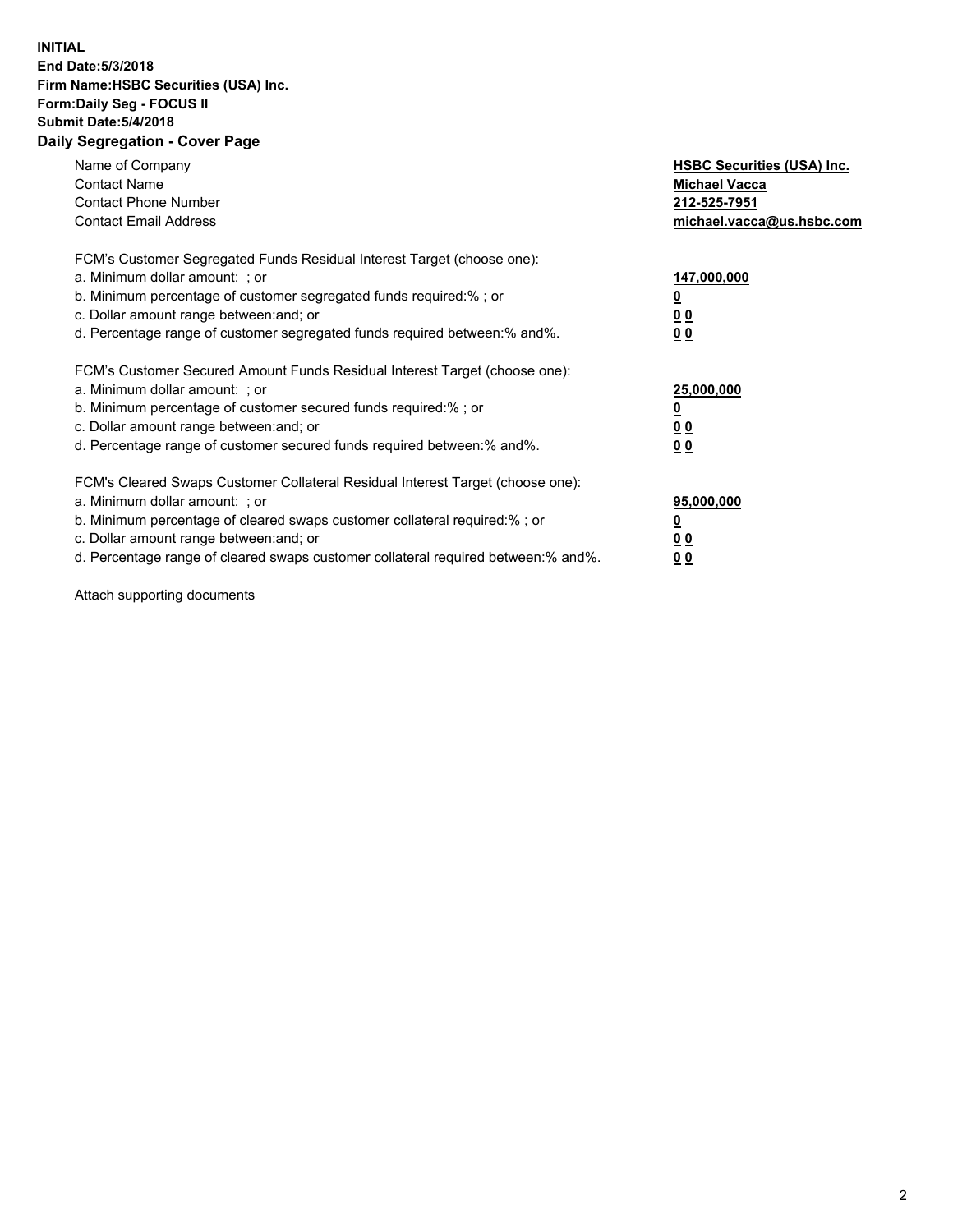**INITIAL End Date:5/3/2018 Firm Name:HSBC Securities (USA) Inc. Form:Daily Seg - FOCUS II Submit Date:5/4/2018 Daily Segregation - Secured Amounts** Foreign Futures and Foreign Options Secured Amounts Amount required to be set aside pursuant to law, rule or regulation of a foreign government or a rule of a self-regulatory organization authorized thereunder **0** [7305] 1. Net ledger balance - Foreign Futures and Foreign Option Trading - All Customers A. Cash **90,920,191** [7315] B. Securities (at market) **89,778,333** [7317] 2. Net unrealized profit (loss) in open futures contracts traded on a foreign board of trade **-15,361,973** [7325] 3. Exchange traded options a. Market value of open option contracts purchased on a foreign board of trade **0** [7335] b. Market value of open contracts granted (sold) on a foreign board of trade **0** [7337] 4. Net equity (deficit) (add lines 1. 2. and 3.) **165,336,551** [7345] 5. Account liquidating to a deficit and account with a debit balances - gross amount **1,262,284** [7351] Less: amount offset by customer owned securities **-1,262,284** [7352] **0** [7354] 6. Amount required to be set aside as the secured amount - Net Liquidating Equity Method (add lines 4 and 5) **165,336,551** [7355] 7. Greater of amount required to be set aside pursuant to foreign jurisdiction (above) or line 6. **165,336,551** [7360] FUNDS DEPOSITED IN SEPARATE REGULATION 30.7 ACCOUNTS 1. Cash in banks A. Banks located in the United States **75,061,082** [7500] B. Other banks qualified under Regulation 30.7 **0** [7520] **75,061,082** [7530] 2. Securities A. In safekeeping with banks located in the United States **43,463,369** [7540] B. In safekeeping with other banks qualified under Regulation 30.7 **0** [7560] **43,463,369** [7570] 3. Equities with registered futures commission merchants A. Cash **0** [7580] B. Securities **0** [7590] C. Unrealized gain (loss) on open futures contracts **0** [7600] D. Value of long option contracts **0** [7610] E. Value of short option contracts **0** [7615] **0** [7620] 4. Amounts held by clearing organizations of foreign boards of trade A. Cash **0** [7640] B. Securities **0** [7650] C. Amount due to (from) clearing organization - daily variation **0** [7660] D. Value of long option contracts **0** [7670] E. Value of short option contracts **0** [7675] **0** [7680] 5. Amounts held by members of foreign boards of trade A. Cash **56,580,328** [7700] B. Securities **46,314,964** [7710] C. Unrealized gain (loss) on open futures contracts **-15,361,973** [7720] D. Value of long option contracts **0** [7730] E. Value of short option contracts **0** [7735] **87,533,319** [7740] 6. Amounts with other depositories designated by a foreign board of trade **0** [7760] 7. Segregated funds on hand **0** [7765] 8. Total funds in separate section 30.7 accounts **206,057,770** [7770] 9. Excess (deficiency) Set Aside for Secured Amount (subtract line 7 Secured Statement Page 1 from Line 8) **40,721,219** [7380] 10. Management Target Amount for Excess funds in separate section 30.7 accounts **25,000,000** [7780] 11. Excess (deficiency) funds in separate 30.7 accounts over (under) Management Target **15,721,219** [7785]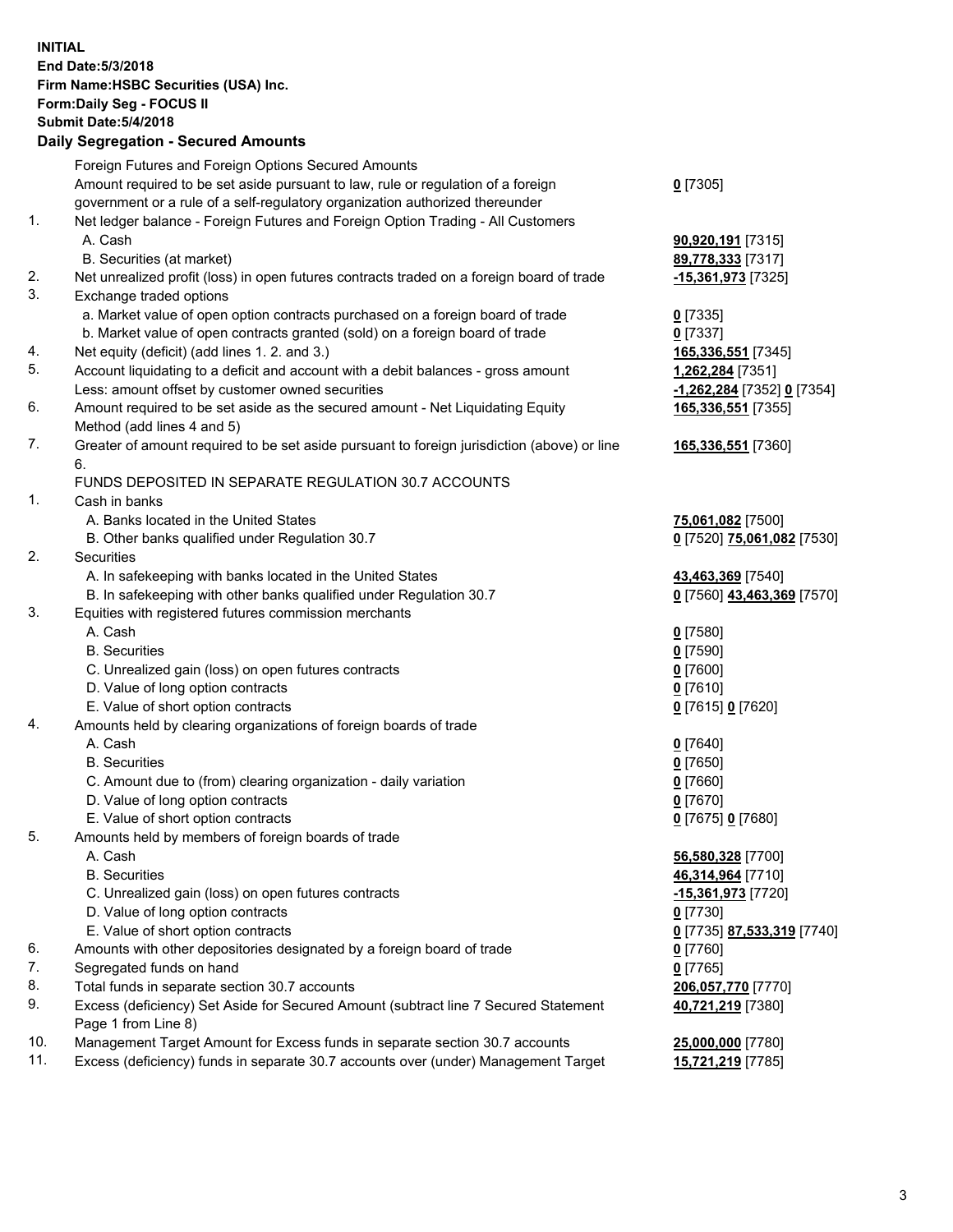| <b>INITIAL</b> | End Date: 5/3/2018<br>Firm Name: HSBC Securities (USA) Inc.<br>Form: Daily Seg - FOCUS II<br><b>Submit Date: 5/4/2018</b><br><b>Daily Segregation - Segregation Statement</b> |                                 |
|----------------|-------------------------------------------------------------------------------------------------------------------------------------------------------------------------------|---------------------------------|
|                | SEGREGATION REQUIREMENTS(Section 4d(2) of the CEAct)                                                                                                                          |                                 |
| 1.             | Net ledger balance                                                                                                                                                            |                                 |
|                | A. Cash                                                                                                                                                                       | 529,388,254 [7010]              |
|                | B. Securities (at market)                                                                                                                                                     | 1,287,652,560 [7020]            |
| 2.             | Net unrealized profit (loss) in open futures contracts traded on a contract market                                                                                            | -225,180,313 [7030]             |
| 3.             | Exchange traded options                                                                                                                                                       |                                 |
|                | A. Add market value of open option contracts purchased on a contract market                                                                                                   | 237,993,963 [7032]              |
|                | B. Deduct market value of open option contracts granted (sold) on a contract market                                                                                           | 48,983,071 [7033]               |
| 4.             | Net equity (deficit) (add lines 1, 2 and 3)                                                                                                                                   | 1,780,871,393 [7040]            |
| 5.             | Accounts liquidating to a deficit and accounts with                                                                                                                           |                                 |
|                | debit balances - gross amount                                                                                                                                                 | 1,290,626 [7045]                |
|                | Less: amount offset by customer securities                                                                                                                                    | -1,272,962 [7047] 17,664 [7050] |
| 6.             | Amount required to be segregated (add lines 4 and 5)                                                                                                                          | 1,780,889,057 [7060]            |
|                | FUNDS IN SEGREGATED ACCOUNTS                                                                                                                                                  |                                 |
| 7.             | Deposited in segregated funds bank accounts                                                                                                                                   |                                 |
|                | A. Cash                                                                                                                                                                       | 37,168,605 [7070]               |
|                | B. Securities representing investments of customers' funds (at market)                                                                                                        | $0$ [7080]                      |
|                | C. Securities held for particular customers or option customers in lieu of cash (at                                                                                           | 199,772,373 [7090]              |
|                | market)                                                                                                                                                                       |                                 |
| 8.             | Margins on deposit with derivatives clearing organizations of contract markets                                                                                                |                                 |
|                | A. Cash                                                                                                                                                                       | 323,615,275 [7100]              |
|                | B. Securities representing investments of customers' funds (at market)                                                                                                        | $0$ [7110]                      |
|                | C. Securities held for particular customers or option customers in lieu of cash (at<br>market)                                                                                | 1,040,820,987 [7120]            |
| 9.             | Net settlement from (to) derivatives clearing organizations of contract markets                                                                                               | 92,716,791 [7130]               |
| 10.            | Exchange traded options                                                                                                                                                       |                                 |
|                | A. Value of open long option contracts                                                                                                                                        | 237,993,963 [7132]              |
|                | B. Value of open short option contracts                                                                                                                                       | -48,983,071 [7133]              |
| 11.            | Net equities with other FCMs                                                                                                                                                  |                                 |
|                | A. Net liquidating equity                                                                                                                                                     | 8,980,754 [7140]                |
|                | B. Securities representing investments of customers' funds (at market)                                                                                                        | $0$ [7160]                      |
|                | C. Securities held for particular customers or option customers in lieu of cash (at<br>market)                                                                                | $0$ [7170]                      |
| 12.            | Segregated funds on hand                                                                                                                                                      | 47,059,200 [7150]               |
| 13.            | Total amount in segregation (add lines 7 through 12)                                                                                                                          | 1,939,144,877 [7180]            |
| 14.            | Excess (deficiency) funds in segregation (subtract line 6 from line 13)                                                                                                       | 158,255,820 [7190]              |
| 15.            | Management Target Amount for Excess funds in segregation                                                                                                                      | 147,000,000 [7194]              |
| 16.            | Excess (deficiency) funds in segregation over (under) Management Target Amount                                                                                                | 11,255,820 [7198]               |

16. Excess (deficiency) funds in segregation over (under) Management Target Amount Excess